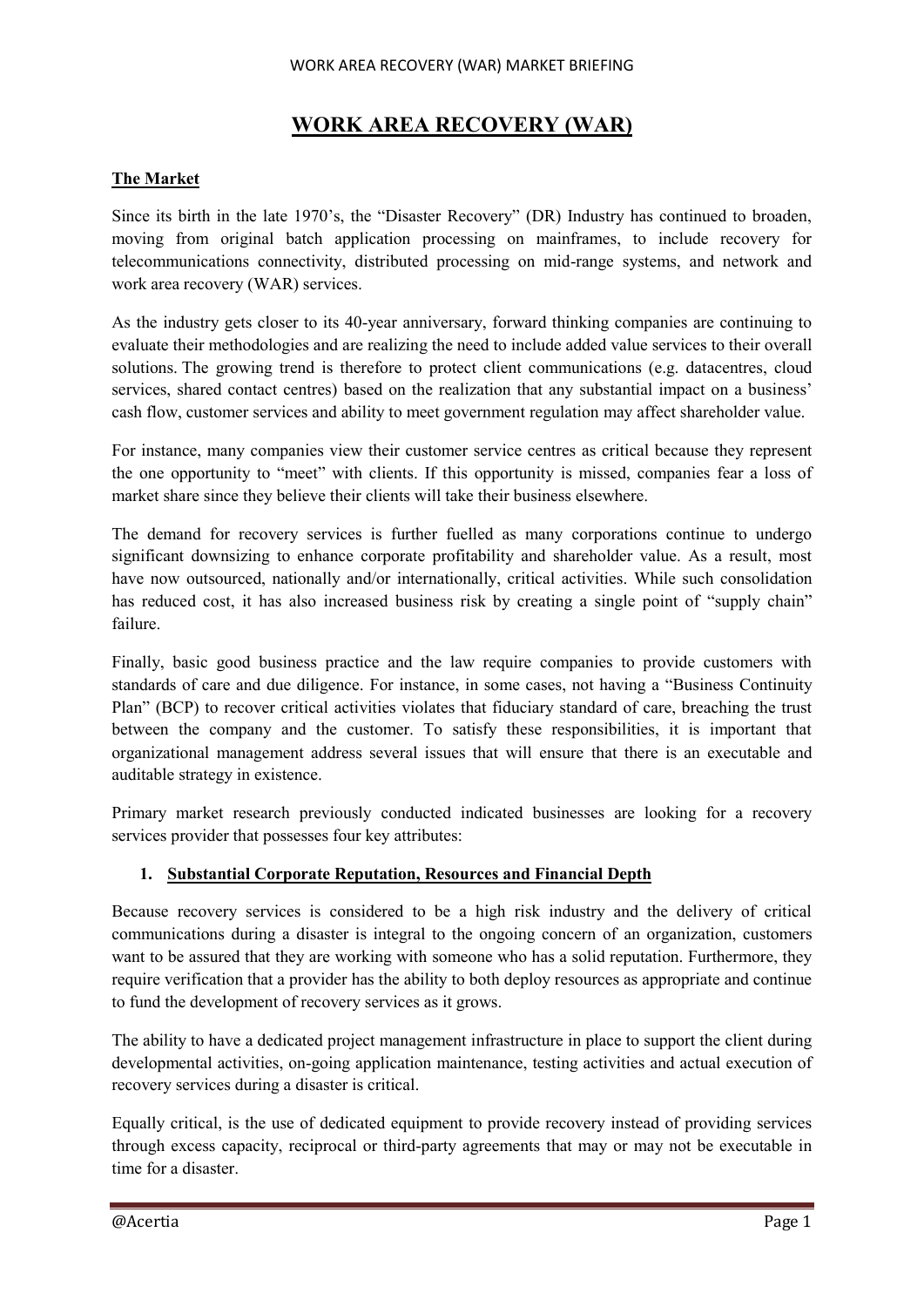# **2. "Hot, Warm & Cold Sites" With Geographic Coverage**

The need for multiple hot, warm or cold site locations with appropriate geographic coverage is more developed in the UK and North America. Customers have a strong preference to test in a location that is close to their own site, with a reliance on service providers/themselves to have other sites where they can recover to in the event of a "City" disaster:

- a. In-House e.g. Citi, Pershing, BNY Mellon; b. IBM (17 UK Sites) – Planning to leave Market; c. Phoenix (18 UK Sites) – Financial Irregularities; d. SunGard (17 UK Sites) – Up for Sale, 15,000 customers in 70 Countries; e. i-Wasp (18 UK Sites) – Independent Providers; f. Sentronex (2 UK Sites) – Growing; g. Regis  $(1,800 \text{ locations})$   $-600 \text{ Cities}, 100 \text{ Countries};$ 
	-
	- h. Community Resilience (Unknown) Part of Property Management Business;

There are "flexible" Business Recovery solutions available in the marketplace today, not least BYOD (Bring Your Own Device), most however offer limitations which may compromise timeliness and dependability, but should be seen as only an element of any recovery solution. Companies may also be driven by their budgetary requirements rather than delivery of a fully workable solution that is sufficient to meet local regulatory requirements and their understanding of the identified risk/threat.

# **3. Quick Ship**

Quick ship solutions involve a pre-arranged agreement between a customer and supplier/hardware vendor to ship standby equipment held in:

- a. Bonded Storage;
- b. Standby hardware for on-site delivery;
- c. Strategic relationships may secure delivery within three to five days;
- d. Specialist salvage arrangements for equipment that cannot be sourced;
- e. Off the production line if a company's equipment is damaged or destroyed;

However, companies that are producing niche critical communications, unless there is an SLA (Service Level Agreement) in place, generally cannot afford to have in place resources to deliver a five day response time, which may not account for the entire recovery process.

### **4. Reciprocal Agreements**

A reciprocal agreement is pre-arrangement between two companies to use each other's capacity in the event of a disaster. Although it is possible to make arrangements between companies that have a solid corporate reputation, there are a number of additional issues that must be considered before the solution can be deemed appropriate. In those instances where competition is not present, companies must also address issues of timeliness, compatibility and location, and to allow sufficient time to recover, companies should be approximately equal in size and operating at no more than 50% utilization.

Finally, because most reciprocal arrangements are formed out of common geography, location plays a key aspect when considering the potential for a regional disaster such as flooding, transport disruption or a catastrophic infrastructure failure. Should these events occur, it is likely that neither company would be operational and capable of supporting the others recovery.